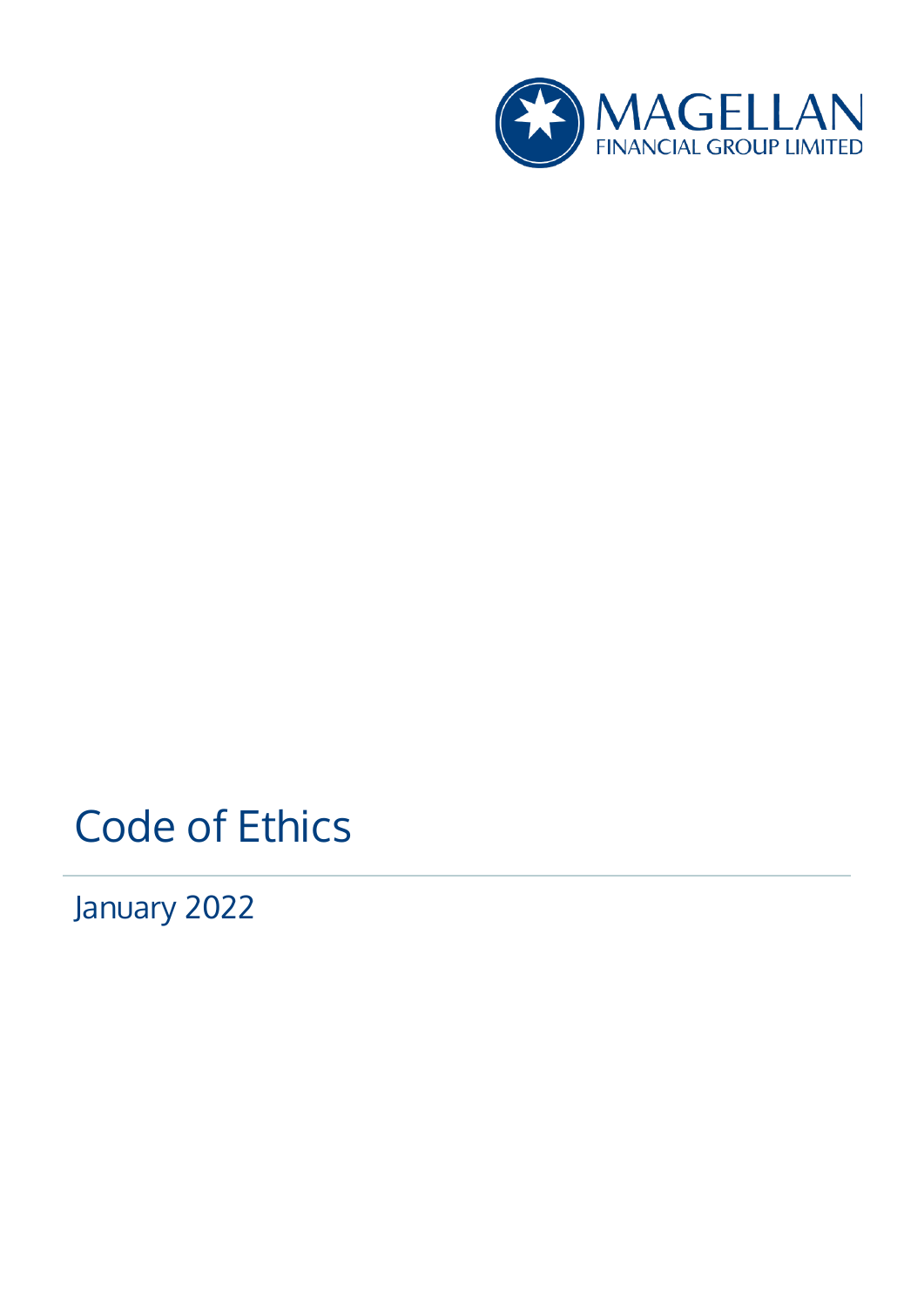# **CONTENTS**

| ı. |  |
|----|--|
| 2. |  |
| 3. |  |
| 4. |  |
| 5. |  |
|    |  |
| 1. |  |
| 2. |  |
| 3. |  |
|    |  |
| 1. |  |
| 2. |  |
|    |  |
| 3. |  |
|    |  |
| 1. |  |
| 2. |  |
| 3. |  |
| 4. |  |
| 5. |  |
|    |  |
| 1. |  |
|    |  |
| 1. |  |
| 2. |  |

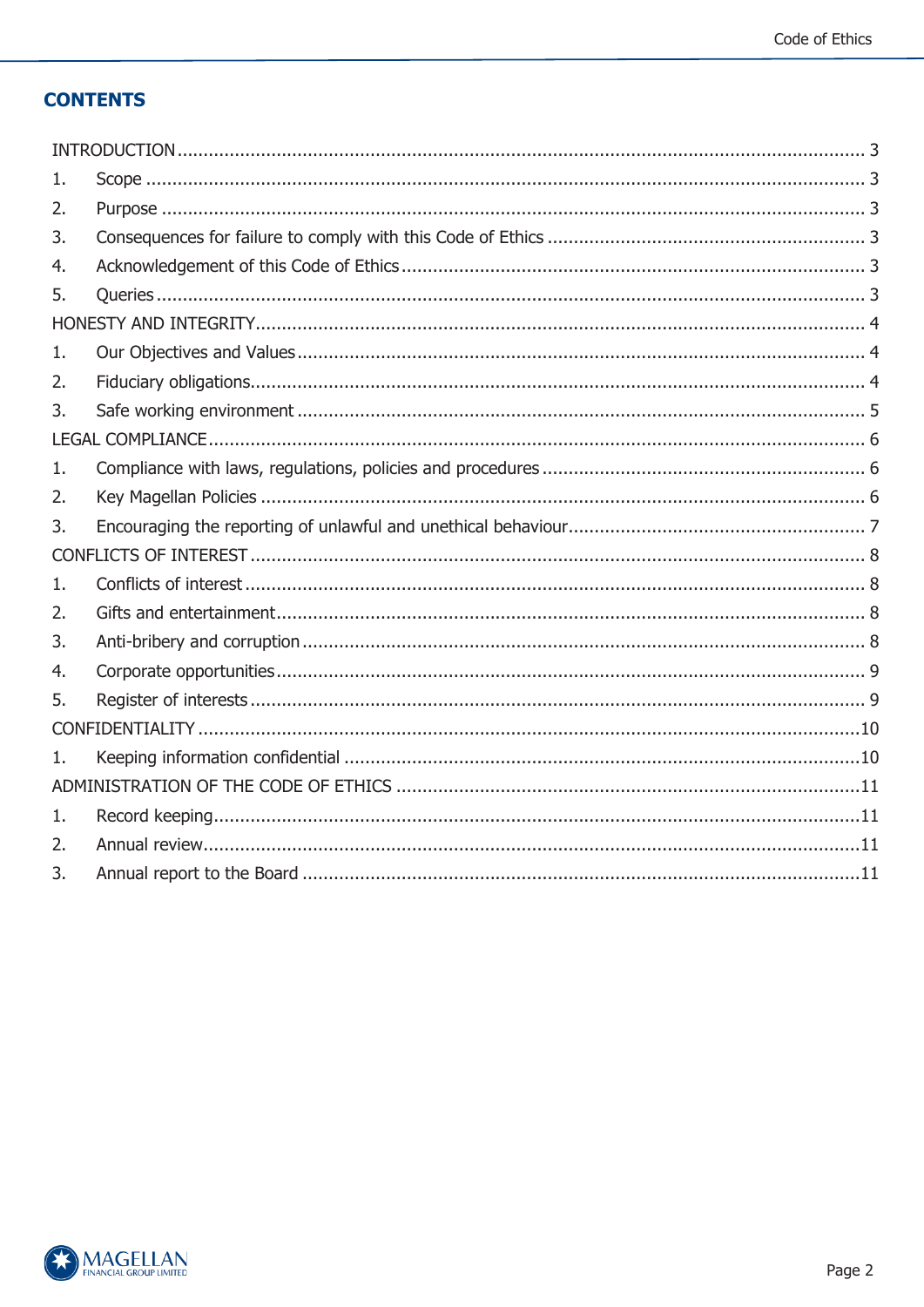# <span id="page-2-0"></span>**INTRODUCTION**

# <span id="page-2-1"></span>**1. Scope**

In this Code of Ethics ("**Code**") a reference to "**Magellan**" collectively means Magellan Financial Group Limited ("**MFG**") and Magellan Asset Management Limited ("**MAM**").

The Code applies to:

- all Magellan staff;
- executive and non-executive directors;
- contractors employed by Magellan as determined by the Chief Compliance Officer ("**CCO**"); and
- all other persons who are subject to the supervision and control of Magellan as determined by the CCO.

(collectively referred to as "**Applicable Persons**" under this Code).

# <span id="page-2-2"></span>**2. Purpose**

The Board of Directors of MFG and MAM have approved this Code to:

- communicate the standards of behaviour that Magellan expects of Applicable Persons;
- inform Applicable Persons of their responsibilities to Magellan and its clients;
- guide Applicable Persons through the practices thought necessary to maintain confidence in Magellan's integrity; and
- set out the responsibilities and accountabilities of Applicable Persons to report and investigate reports of unethical practices.

# <span id="page-2-3"></span>**3. Consequences for failure to comply with this Code of Ethics**

Every Applicable Person is required to comply with this Code under their contract of employment / letter of appointment.

Any suspected violations of the Code should be reported to the CCO or Chief Executive Officer promptly (provided the CCO also receives a report of any violation).

Applicable Persons can be subject to disciplinary actions including warnings, sanctions (in relation to personal trading violations) and termination of employment if they violate this Code. Violations may also result in referral to criminal authorities where appropriate or required under regulations.

# <span id="page-2-4"></span>**4. Acknowledgement of this Code of Ethics**

Upon commencement of employment, Applicable Persons will be provided with a copy of this Code and must certify that they have received a copy of the Code, have read and understood all provisions and agree to comply with its terms.

Induction training will be provided by a member of the Risk and Compliance team. Ongoing training will be provided periodically with all Applicable Persons required to attend a training session or read any applicable materials.

Applicable Persons are required to make an annual certification of compliance with this Code together with an acknowledgement that they have received, read and understood any amendments to the Code during the last 12 months. This process is coordinated by Risk and Compliance.

# <span id="page-2-5"></span>**5. Queries**

Applicable Persons are encouraged to raise any queries regarding this Code with a member of the Risk and Compliance team: (not disclosed)

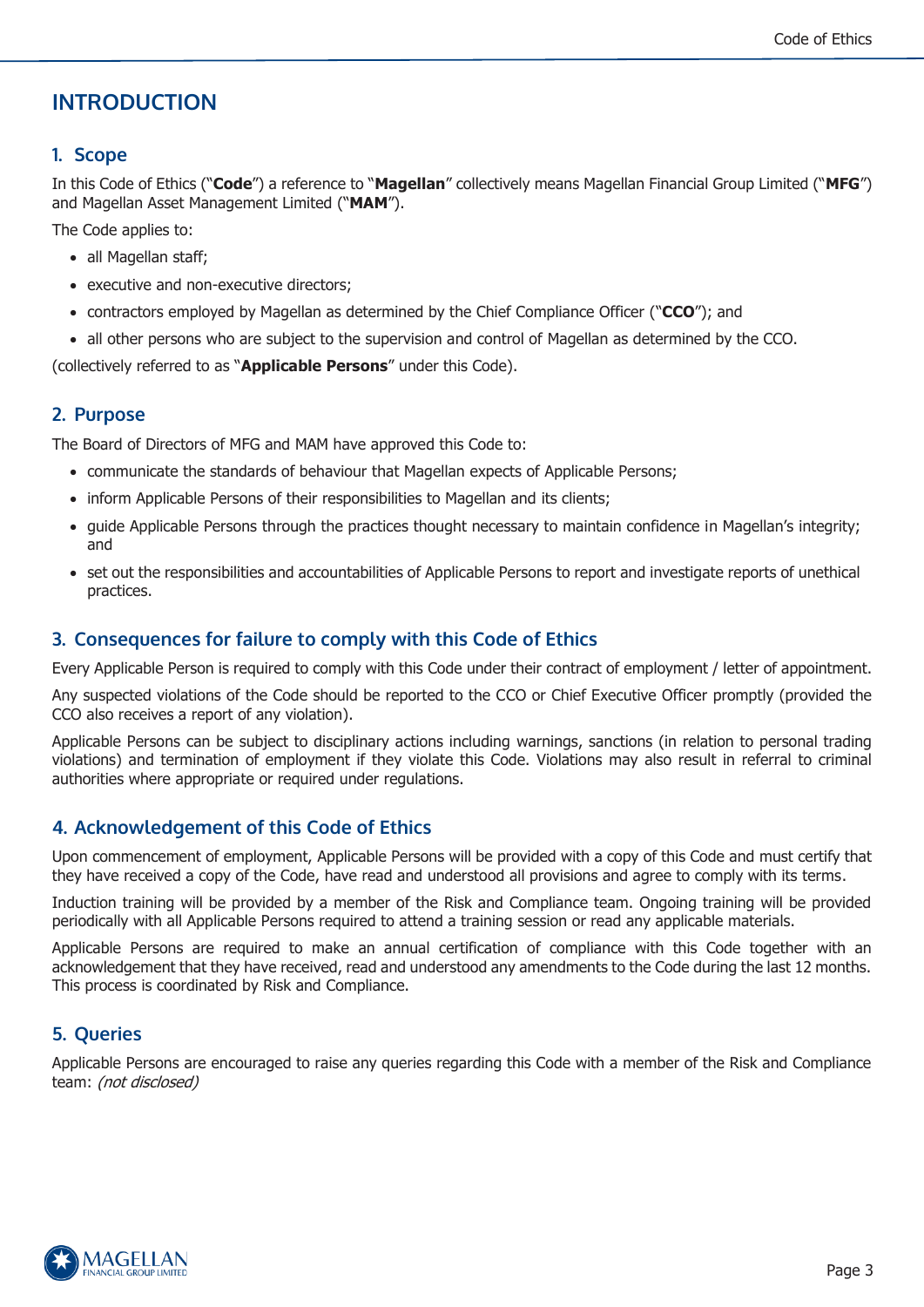# <span id="page-3-0"></span>**HONESTY AND INTEGRITY**

# <span id="page-3-1"></span>**1. Our Objectives and Values**

Magellan aims to conduct its business in a responsible and ethical manner in compliance with applicable laws, regulations and licence requirements of the jurisdictions in which it operates.

Magellan's objectives are to:

- have processes in place to conduct business in a manner where financial services are provided efficiently, honestly and fairly;
- obtain and retain the trust of its clients by managing their money with care and diligence; and
- develop and maintain good regulatory standing and a good reputation in the market place.

To provide reasonable assurance that behaviours are in accordance with Magellan's values and, to meet the objectives, Applicable Persons are required to:

- comply with Magellan's compliance policies and procedures;
- act with honesty, fairness and integrity and observe the rule and spirit of the legal and regulatory environments in which Magellan operates;
- avoid actual and perceived conflicts of interest, placing the interests of clients first at all times;
- maintain the confidentiality of non-public information about Magellan and its clients (including Magellan's intellectual property);
- protect and make proper use of Magellan's assets;
- abide by personal trading obligations;
- use reasonable care and diligence when exercising judgement;
- not take inappropriate advantage of their position and/or information gained through their association with Magellan to gain an improper advantage or cause detriment to clients;
- at all times, deal fairly with clients;
- maintain independence in the investment decision making process; and
- report any breaches of this Code to the CCO.

Magellan has a series of policies to assist Applicable Persons to comply with the relevant requirements and Applicable Persons will be given compliance induction training to assist them in their compliance obligations under this and other relevant policies.

Policies are designed to protect both Magellan and its Applicable Persons from reputational damage and from engaging in unethical or unlawful behaviours which can carry financial and/or criminal penalties both at the individual and corporate level.

# <span id="page-3-2"></span>**2. Fiduciary obligations**

Magellan, as an SEC registered investment adviser in the US, is a fiduciary to its advisory clients and has the following specific obligations:

- to act in the best interests of clients and to provide investment advice in clients' best interests;
- a duty of undivided loyalty and utmost good faith;
- not to engage in any activity in conflict with the interest of any client;
- to take steps reasonably necessary to fulfil its obligations;
- to employ reasonable care to avoid misleading clients;
- to provide full and fair disclosure of all material facts to clients and prospective clients (generally, facts are "material" if a reasonable investor would consider them to be important);
- to eliminate (or at least disclose) all conflicts of interest that might incline Magellan to (consciously or unconsciously) render advice that is conflicted; and
- not to use clients' assets for its own benefit or the benefit of other clients (without client consent).

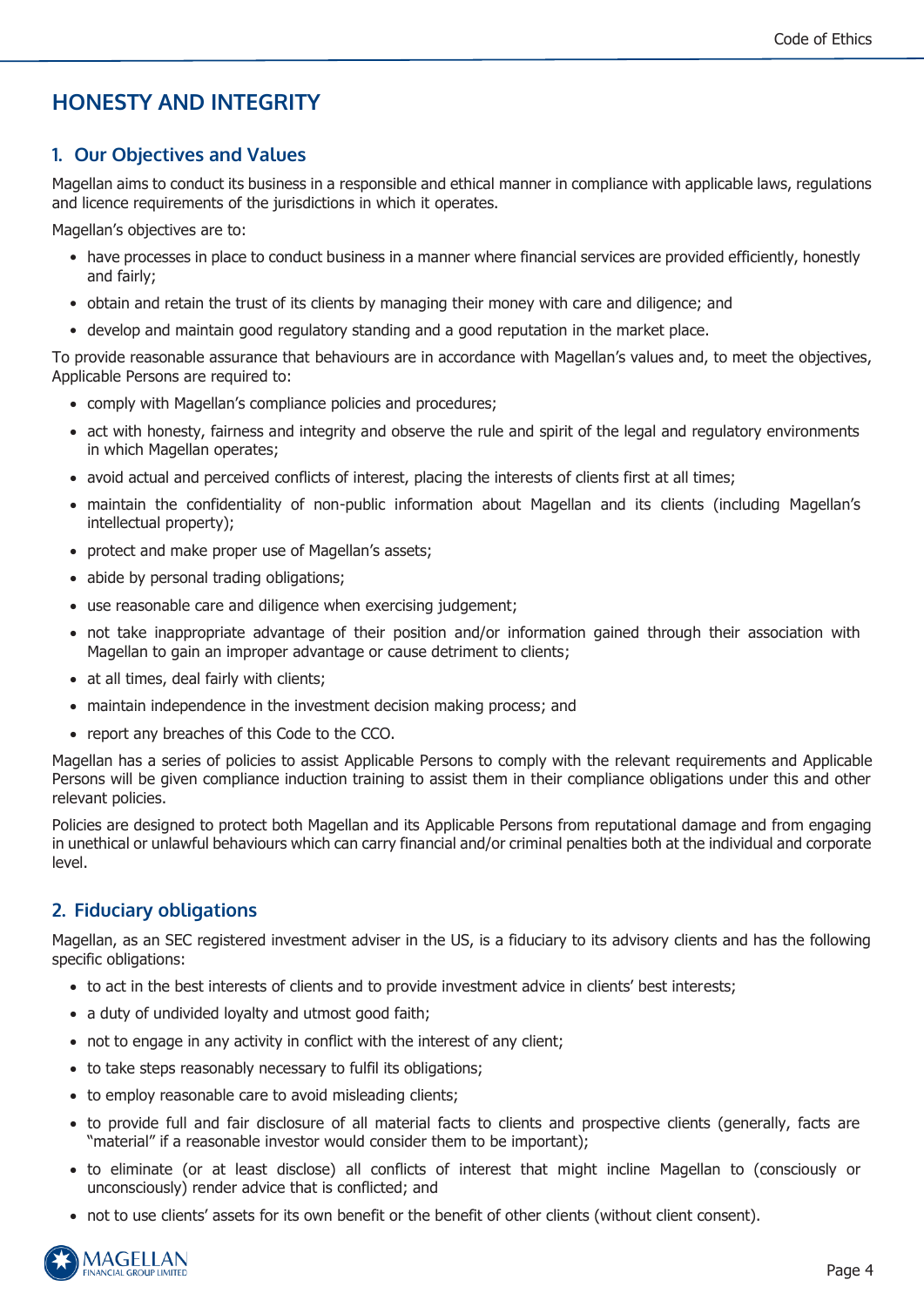# <span id="page-4-0"></span>**3. Safe working environment**

To reinforce a culture of honesty and integrity, Magellan aims to provide a professional and safe working environment. To achieve this, Magellan:

- does not permit its Applicable Persons to work while under the influence of alcohol or illegal drugs; and
- encourages its Applicable Persons to report any matters which may cause concern or injury to colleagues or visitors to the workplace.

Further details are set out in Magellan's Workplace Conduct Policy at: (not disclosed)

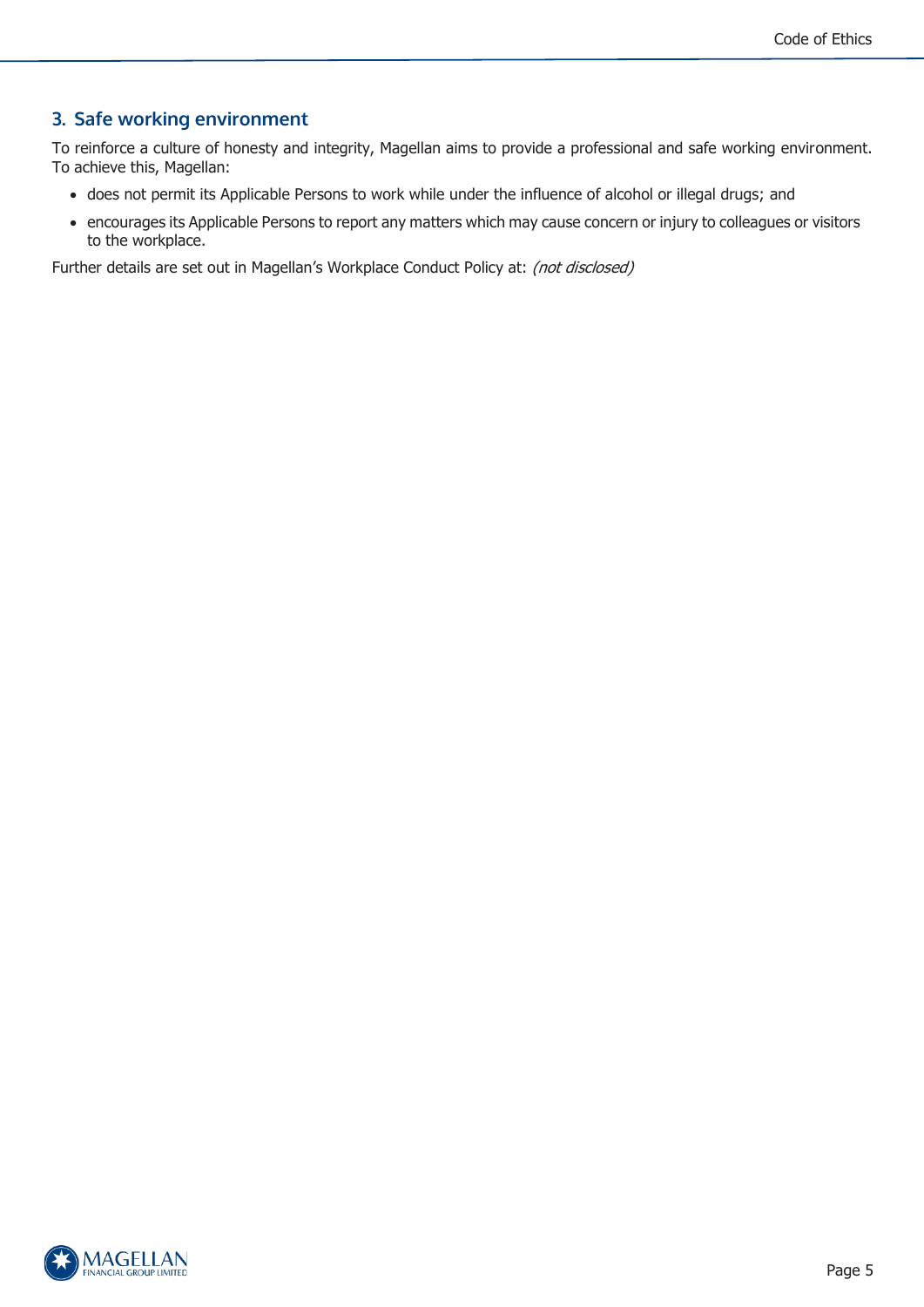# <span id="page-5-0"></span>**LEGAL COMPLIANCE**

### <span id="page-5-1"></span>**1. Compliance with laws, regulations, policies and procedures**

Every Applicable Person must be committed to and take responsibility for ensuring Magellan conducts its business legally and ethically. Each Applicable Person must comply with:

- the letter and spirit of all laws (and regulations) and contractual obligations that apply to Magellan in the conduct of its business; and
- Magellan's policies and procedures if applicable to them (as determined by the CCO), not only those referenced in this Code.

# <span id="page-5-2"></span>**2. Key Magellan Policies**

#### **Personal Trading Policy**

The Personal Trading Policy should be read in conjunction with this Code. As determined by the CCO and generally, all Applicable Persons at Magellan are deemed "access persons" and as such all Applicable Persons are required to comply with Magellan's Personal Trading Policy which includes obtaining pre-clearance for all personal trades (with some limited exemptions).

#### Refer to: (not disclosed)

#### **Insider Trading Policy (including other types of market misconduct)**

An Applicable Person's work may result in them obtaining material, non-public information about a Magellan entity, a company in which Magellan analyses and/or invests in and its securities. Applicable Persons are prohibited from trading either personally or for Magellan and its clients while in possession of material, non-public information. Applicable Persons are also prohibited from communicating material, non-public information to others.

#### Refer to: (not disclosed)

#### **Promotional and Marketing Materials Policy and Procedures**

Any oral or written statement provided by an Applicable Person to clients or prospective clients must be professional, accurate, balanced and not misleading in any way.

Refer to: (not disclosed)

#### **Whistleblowing Policy**

Magellan's aim is to encourage staff to report any issues in good faith (i.e. disclosure must be honest and genuine, and motivated by wanting to disclose misconduct) and in an environment free from victimisation.

Refer to: (not disclosed)

#### **Other key policies**

There are a number of other policies and procedures relating to an Applicable Person's conduct and the carrying out of duties which should be read in conjunction with this Code. All policies are located on Magellan's shared network *(not* disclosed) and include:

- Trading Procedures;
- Privacy Policy;
- Gifts, Benefits, Entertainment and Anti-Bribery Policy;
- IT Network, Internet & Email Usage Policy;
- US Political Contributions (US employees only);
- Work, Health & Safety Policy; and
- Conflicts of Interest Policy.

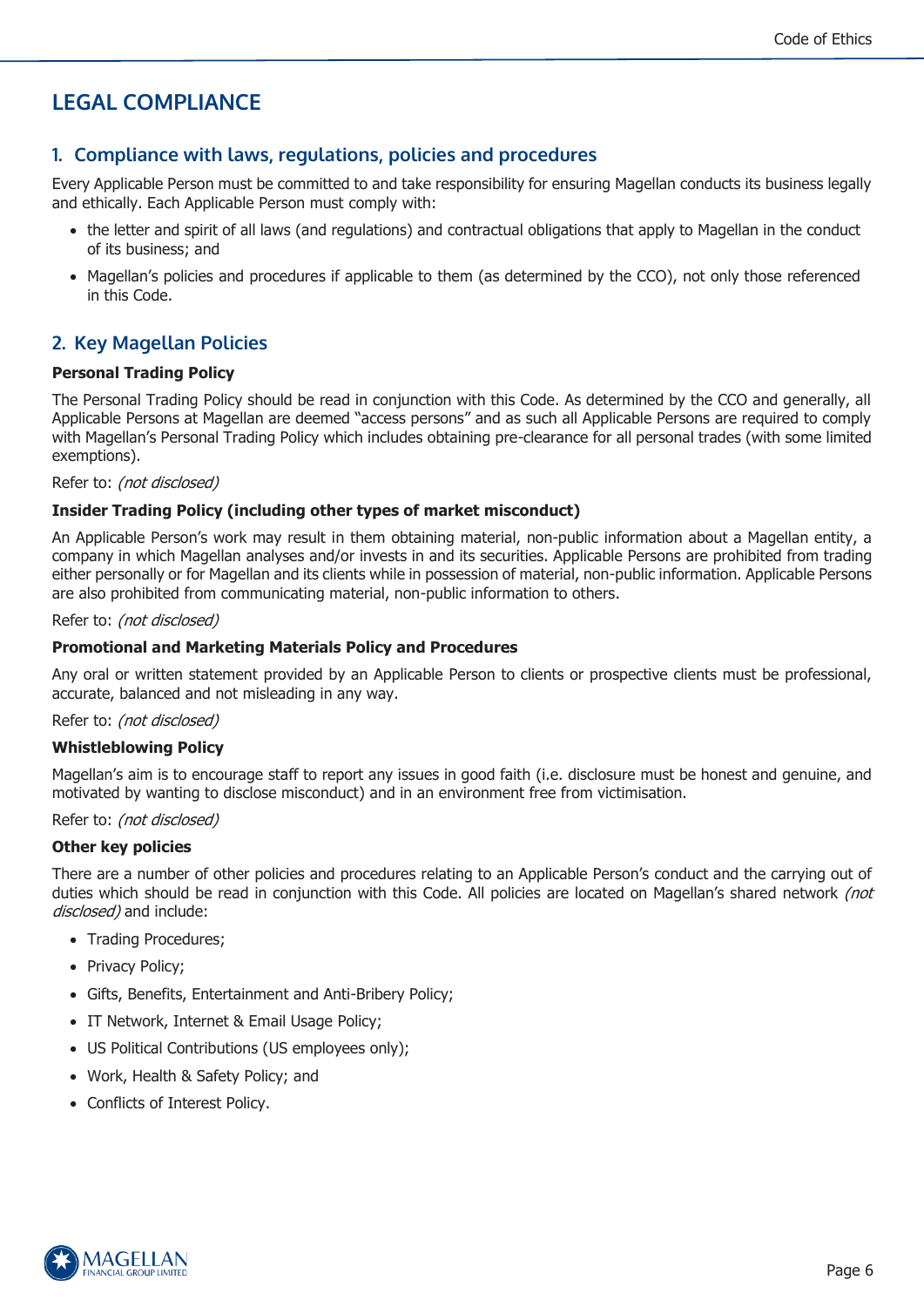# <span id="page-6-0"></span>**3. Encouraging the reporting of unlawful and unethical behaviour**

Magellan is committed to promoting and maintaining a culture of compliance with the standards, requirements and expectations set out in this Code. Magellan expects that:

- suspected or actual violations of a law (or regulation), Magellan's policies and procedures, contractual obligations (e.g. investment mandate) or the Magellan Funds' Compliance Plans are detected and reported; and
- appropriate action is taken in response to any such violations.

Accordingly, Magellan expects each Applicable Person to report, promptly and in good faith, any violation by another Applicable Person of the standards, requirements or expectations set out in this Code (or of any other unethical, unlawful, fraudulent or corrupt behaviour) of which they become aware or have reasonable grounds to suspect.

As a general rule, Applicable Persons are encouraged to report any such violations to the CCO or the Chief Executive Officer (provided the CCO also receives a report of any violation).

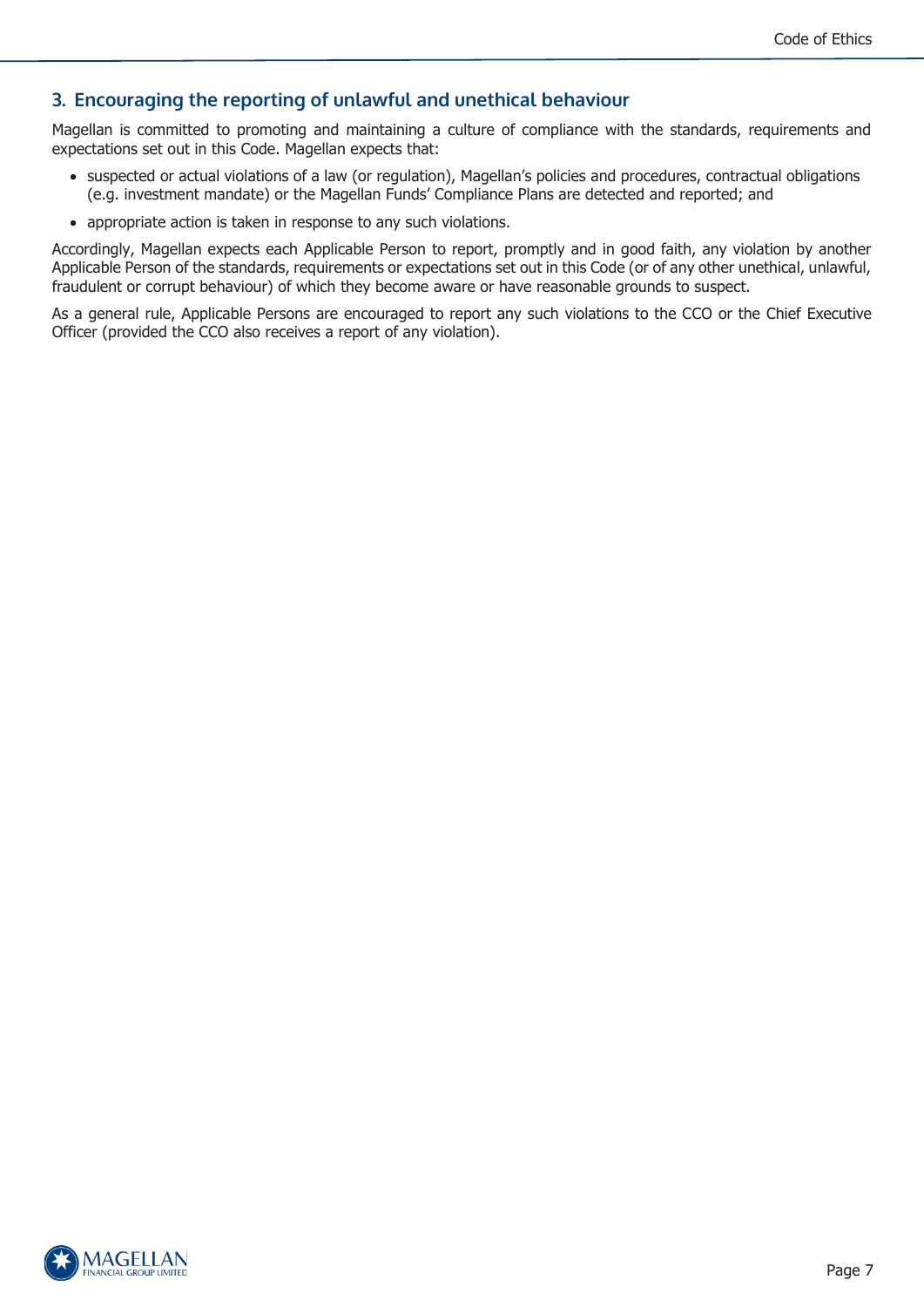# <span id="page-7-0"></span>**CONFLICTS OF INTEREST**

# <span id="page-7-1"></span>**1. Conflicts of interest**

As a fiduciary, Magellan has a duty of care, loyalty, honesty and good faith to act in the best interests of its clients. Compliance with this duty can be achieved by trying to avoid conflicts of interest and by fully disclosing all material facts concerning any conflict that does arise.

Accordingly, Magellan has adopted a Conflicts of Interest Policy to identify, manage and disclose actual or perceived conflicts of interest.

Each Applicable Person needs to be sensitive to, and mindful of, the potential for conflicts to arise (directly or indirectly) between:

- the interests of Magellan (or the duties owed to Magellan by an Applicable Person) and its clients; and
- any personal (or external business) interests of an Applicable Person (or the duties owed to an external company or entity).

Where an Applicable Person has an actual or potential conflict of interest, Magellan requires the Applicable Person to:

- disclose the conflict to the CCO;
- comply with all applicable obligations in accordance with the Conflicts of Interest Policy; and
- take adequate and appropriate steps to ensure the interests of Magellan and its clients take priority.

Applicable Persons must be careful to avoid placing themselves in a position where there would be an actual or potential conflict of interest, or a reasonable perception of an actual or potential conflict of interest, between the interests of Magellan (or their duties to Magellan) and its clients and any personal or external business interests (or duties).

#### **Conflicts among client interests**

Conflicts may arise where Magellan or Applicable Persons have reason to favour one client over another. Applicable Persons are prohibited from inappropriate favouritism of one client over another that would constitute a breach of fiduciary duty.

#### **Competing with client trades**

Employees are prohibited from using knowledge about pending or currently considered securities transactions for clients to profit personally, directly or indirectly, as a result of such transactions (e.g. by buying or selling such securities).

If an Applicable Person has any doubt as to whether a conflict arises, they must disclose the conflict to the CCO and follow her instructions about how to resolve the conflict.

### <span id="page-7-2"></span>**2. Gifts and entertainment**

In order to address potential conflicts of interest, Applicable Persons should not accept inappropriate gifts, favours or entertainment that could influence their decision making.

Further details are set out in Magellan's Gifts, Benefits, Entertainment and Anti-Bribery Policy at: *(not disclosed)* 

### <span id="page-7-3"></span>**3. Anti-bribery and corruption**

Giving bribes or other improper payments or benefits to Government Officials<sup>1</sup> is a serious criminal offence and can damage Magellan's reputation.

Any payment or benefit intended to influence the outcome of a Government Official's decision is expressly forbidden.

Applicable Persons wishing to extend gifts or entertainment to Government Officials must obtain pre-approval from the CCO or Chief Executive Officer.

 $1$  A "Government Official" is defined as any officer or employee of a government, any organisation or instrumentality, any person acting in an official capacity for or on behalf of any government or its instrumentality, employees of stateowned companies, any officer or employee of a public international organisation and political parties, their officials, and candidates for public office. This definition also includes the direct family of any person designated as a Government Official.

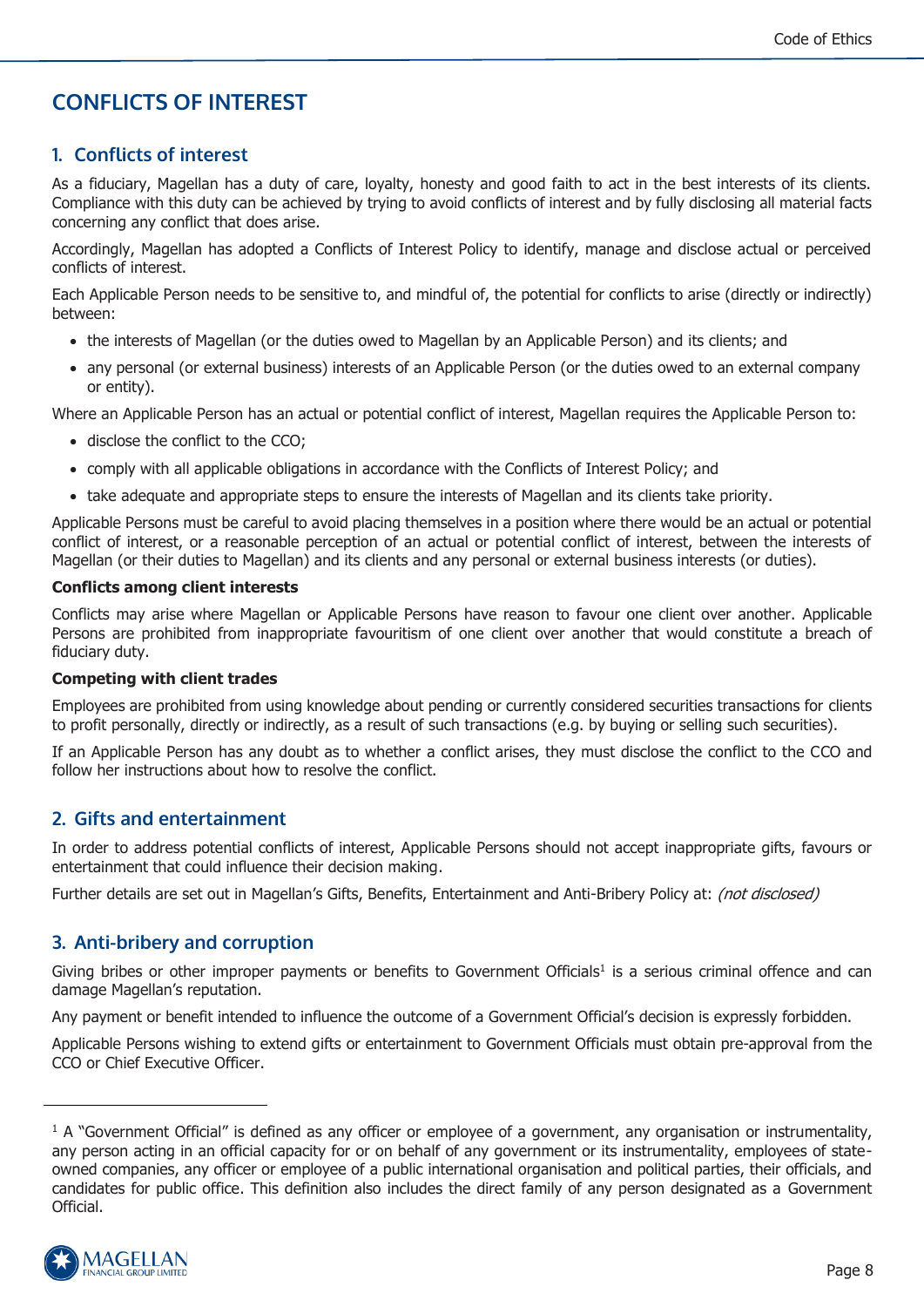In general, gifts may be approved if they are of reasonable value (up to the value of A\$150) and conform to the laws and normal social customs in the recipient's country.

Expenditure for gifts, expenses, benefits, entertainment and travel for Government Officials must be relevant to a genuine business purpose, must not be an inducement and must not be seen to place the Government Official under an obligation to influence any decision or action.

Cash payments are prohibited when paying for the expenses of a Government Official.

In certain parts of the world, it is common for government employees to receive so-called "facilitating" or "expediting" payments to expedite or secure the performance of routine governmental action. Magellan Board approval must be obtained before any of these payments are considered or provided. Magellan Board approval must also be obtained when incurring or reimbursing expenses for the spouses and families of Government Officials.

### <span id="page-8-0"></span>**4. Corporate opportunities**

Applicable Persons must not improperly use:

- their position with Magellan; or
- property or information of Magellan obtained as a result of their position,

to gain an advantage for themselves (or a gain for another) or to compete with or harm Magellan and its clients (this is an offence under the Corporations Act 2001).

Applicable Persons must not use the name of Magellan (or any other business name or trademark used by Magellan) for the purposes of any personal or external business transaction (such as a business transaction that does not occur as part of Magellan's ordinary business and relates to their separate business affairs).

Applicable Persons must keep any personal or external business dealings separate from the business dealings of Magellan. Applicable Persons involved in Magellan's investment process must refrain from personal business activity that could conflict with the proper execution and management of the investment strategy or client account over which Magellan has discretionary investment authority or that could impair their ability to make impartial decisions with respect to such investment strategy or client account.

### <span id="page-8-1"></span>**5. Register of interests**

Applicable Persons are discouraged from engaging in outside business interests that may interfere with their duties at Magellan.

Applicable Persons must disclose all external corporate and business interests (e.g. directorships of public and private companies). Details must be provided to Risk and Compliance within 10 business days of beginning employment at Magellan.

Risk and Compliance assess the Register of Interests for potential conflicts with referral made where necessary to the Chief Executive Officer or Chairman of the MFG Audit and Risk Committee. Depending on the outcome, Magellan may ask the Applicable Person to discontinue certain external activities due to the conflicts of interests posed.

Applicable Persons must notify Risk and Compliance of any changes to their Register of Interests.

Applicable Persons will be required to review their Register of Interests on an annual basis to confirm if there have been any changes.

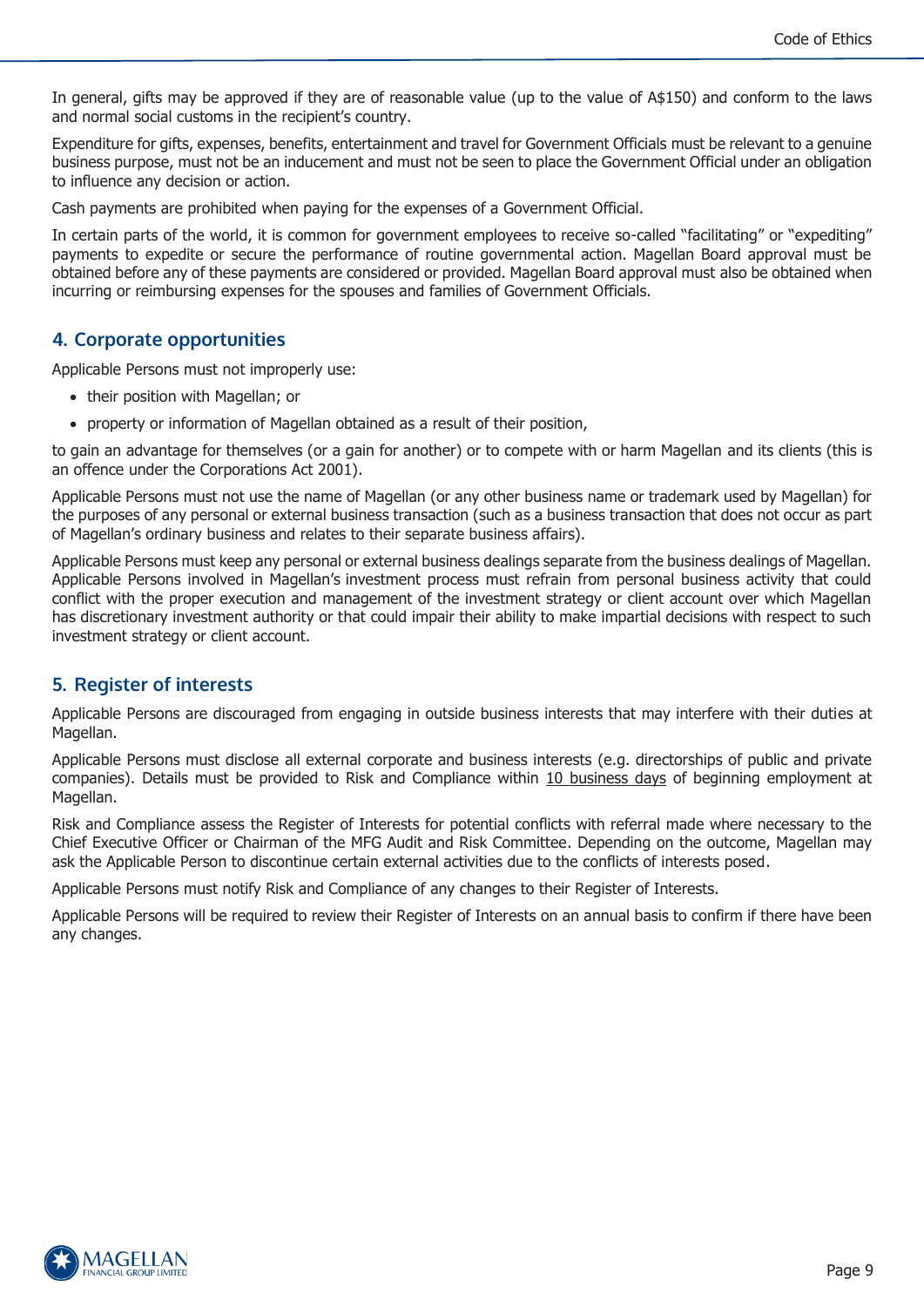# <span id="page-9-0"></span>**CONFIDENTIALITY**

# <span id="page-9-1"></span>**1. Keeping information confidential**

During the course of an Applicable Person's work, an Applicable Person may learn or create confidential information including information about Magellan, its clients and Applicable Persons. Confidential information includes:

- technical information relating to Magellan's business;
- all information concerning Magellan, its methods of operation and other activities;
- competitive and financial information concerning Magellan which is not in the public domain; and
- information (e.g. financial circumstances, security holdings and transactions) about Magellan's clients (including former clients).

Applicable Persons are required to:

- maintain the confidentiality of all non-public information acquired in the course of performing their duties to Magellan; and
- not make improper use of, or improperly disclose, such confidential information to third parties, except as otherwise approved by the Board of directors of Magellan or required by law or the listing rules of an applicable stock exchange.

These obligations of confidentiality continue after an Applicable Person leaves office or employment at Magellan.

Magellan has adopted Privacy Policies which specify how certain types of information is collected, used and stored.